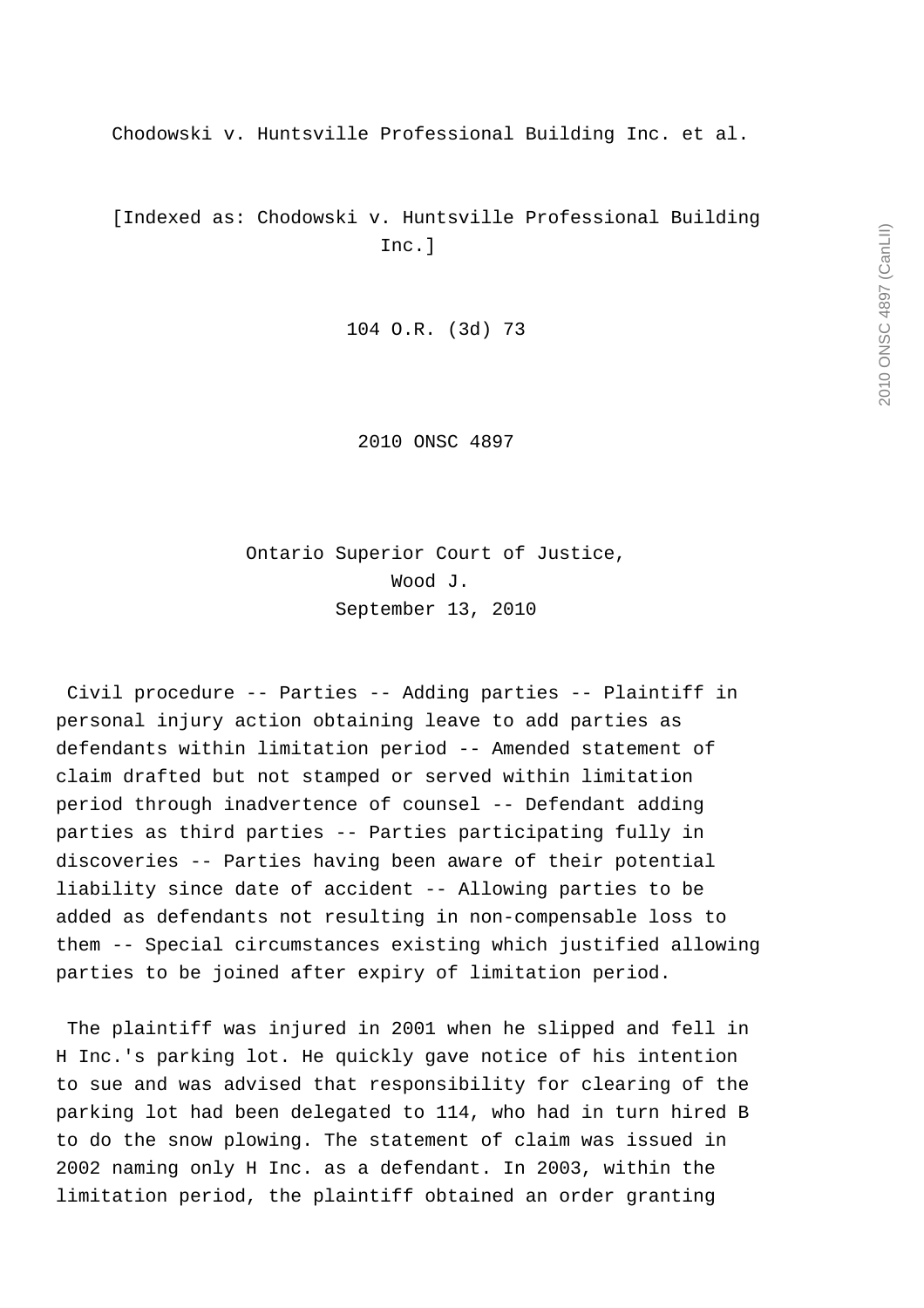leave to add 114 and B as defendants. An amended statement of claim was drafted but, through inadvertence, was never stamped or served. H Inc. added 114 and B as third parties, and they both participated fully in discoveries. In 2010, the plaintiff's new counsel brought a motion for an order either validating service of the statement of claim or extending the time for filing and service. [page74 ]

Held, the motion should be granted.

 Allowing 114 and B to be added as defendants would not result in non-compensable loss to them. Their approach at discoveries would not have been radically different had they been defendants in the main action. The loss of their ability to shelter behind the likelihood that H Inc. would be successful in denying liability by operation of the Occupiers' Liability Act, R.S.O. 1990, c. O.2 was analogous to their loss of the limitation defence, which is not to be considered as a noncompensable loss. To consider it a bar to adding them as defendants would fly in the face of the approach mandated by rule 1.04(1) of the Rules of Civil Procedure, R.R.O. 1990, Reg. 194, which requires a just, expeditious and cost-effective determination of each case on its merits. Special circumstances existed which justified allowing 114 and B to be joined after the expiry of the limitation period. The failure to join them in a timely fashion had been fully explained.

Cases referred to

Deaville v. Boegeman (1984), 48 O.R. (2d) 725, [1984] O.J. No. 3403, 14 D.L.R. (4th) 81, 6 O.A.C. 297, 47 C.P.C. 285, 30 M.V.R. 227, 28 A.C.W.S. (2d) 413 (C.A.); G. & R. Trucking Ltd. v. Walbaum, [1983] S.J. No. 1126, 144 D.L.R. (3d) 636, [1983] 2 W.W.R. 622, 22 Sask. R. 22, 36 C.P.C. 160, 18 A.C.W.S. (2d) 186 (C.A.); Knudsen v. Holmes (1995), 22 O.R. (3d) 160, [1995] O.J. No. 26, 27 C.C.L.I. (2d) 225, 27 C.C.L.I. (2d) 232, 11 M.V.R. (3d) 226, 52 A.C.W.S. (3d) 1136 (Gen. Div.); Mazzuca v. Silvercreek Pharmacy Ltd. (2001), 56 O.R. (3d) 768, [2001] O.J. No. 4567, 207 D.L.R. (4th) 492, 152 O.A.C. 201, 15 C.P.C. (5th) 235, 109 A.C.W.S. (3d) 880 (C.A.); Swain Estate v. Lake of the Woods District Hospital (1992), 9 O.R. (3d) 74, [1992] O.J. No. 1358, 93 D.L.R. (4th) 440, 56 O.A.C. 327, 9 C.P.C. (3d) 169, 34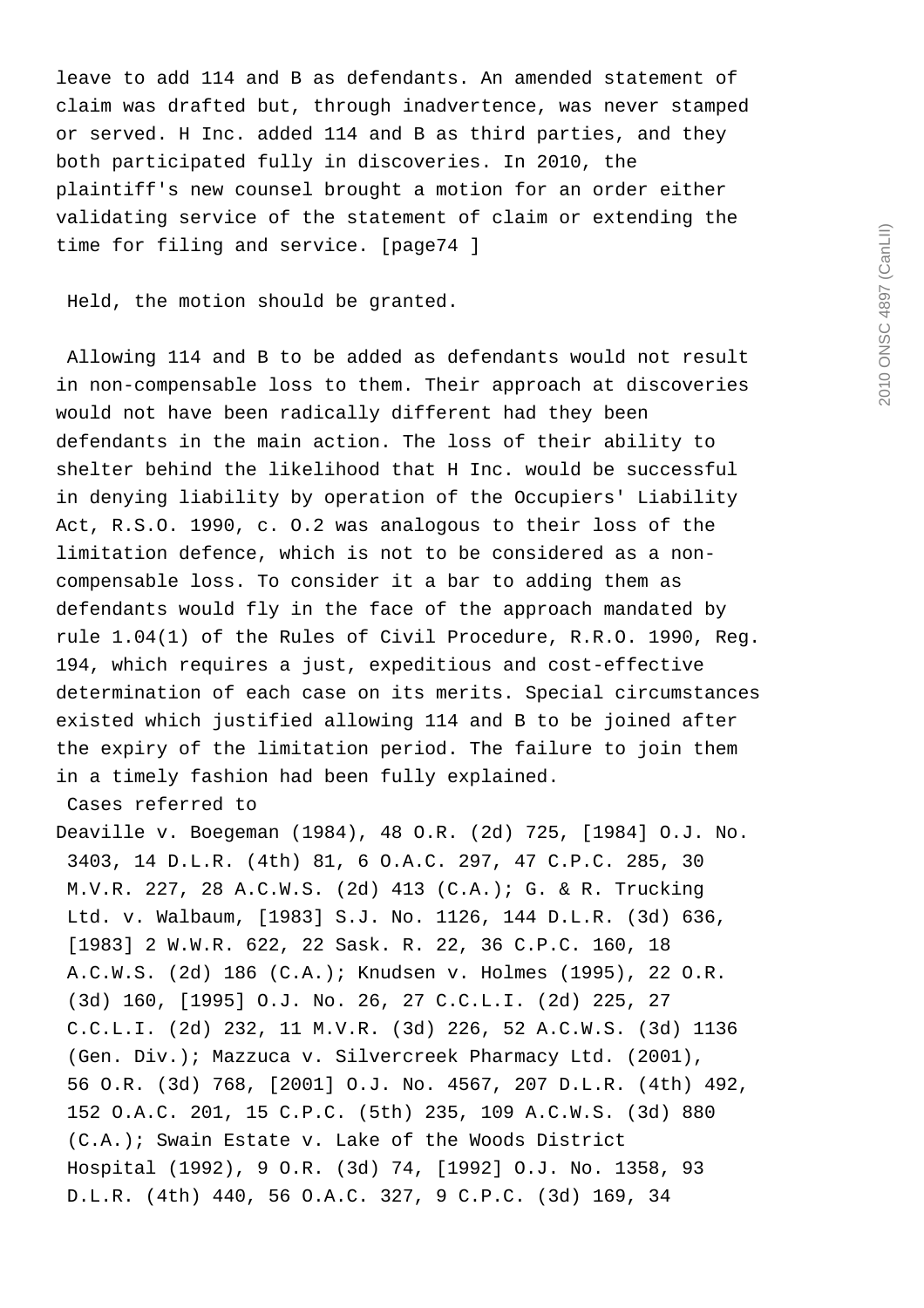A.C.W.S. (3d) 1015 (C.A.) Statutes referred to Occupiers' Liability Act, R.S.O. 1990, c. O.2 [as am.] Rules and Regulations referred to Rules of Civil Procedure, R.R.O. 1990, Reg. 194, rules 1.04(1), 5.04(2)

 MOTION for an order validating service of a statement of claim or extending time for filing and serving a statement of claim.

Sandi J. Smith, for plaintiff.

A. Eve Rogers, for plaintiff.

 R.W. Howard Lightle, for defendant Huntsville Professional Building Inc.

 Roger H. Chown and David W. Thompson, for defendant Douglas Wayne Beezer (Mid-North Crane & Equipment).

Jason P. Mangano, for defendant 1149636 Ontario Limited.

 [1] WOOD J.: -- The defendants Douglas Beezer and 1149636 Ontario Limited have each moved for orders which would either explicitly or implicitly grant summary judgment dismissing the plaintiff's claims against them on the ground that the amended statement of claim naming them as parties' defendant was [page75 ]served and filed after the limitation period had expired. The plaintiff seeks remedial orders either validating service of the statement of claim or extending the time for filing and service sufficiently to include the date it was served.

Background

 [2] The plaintiff's claim is for injuries incurred when he slipped and fell in the parking lot of the defendant Huntsville Professional Building Inc. ("Huntsville Professional") on March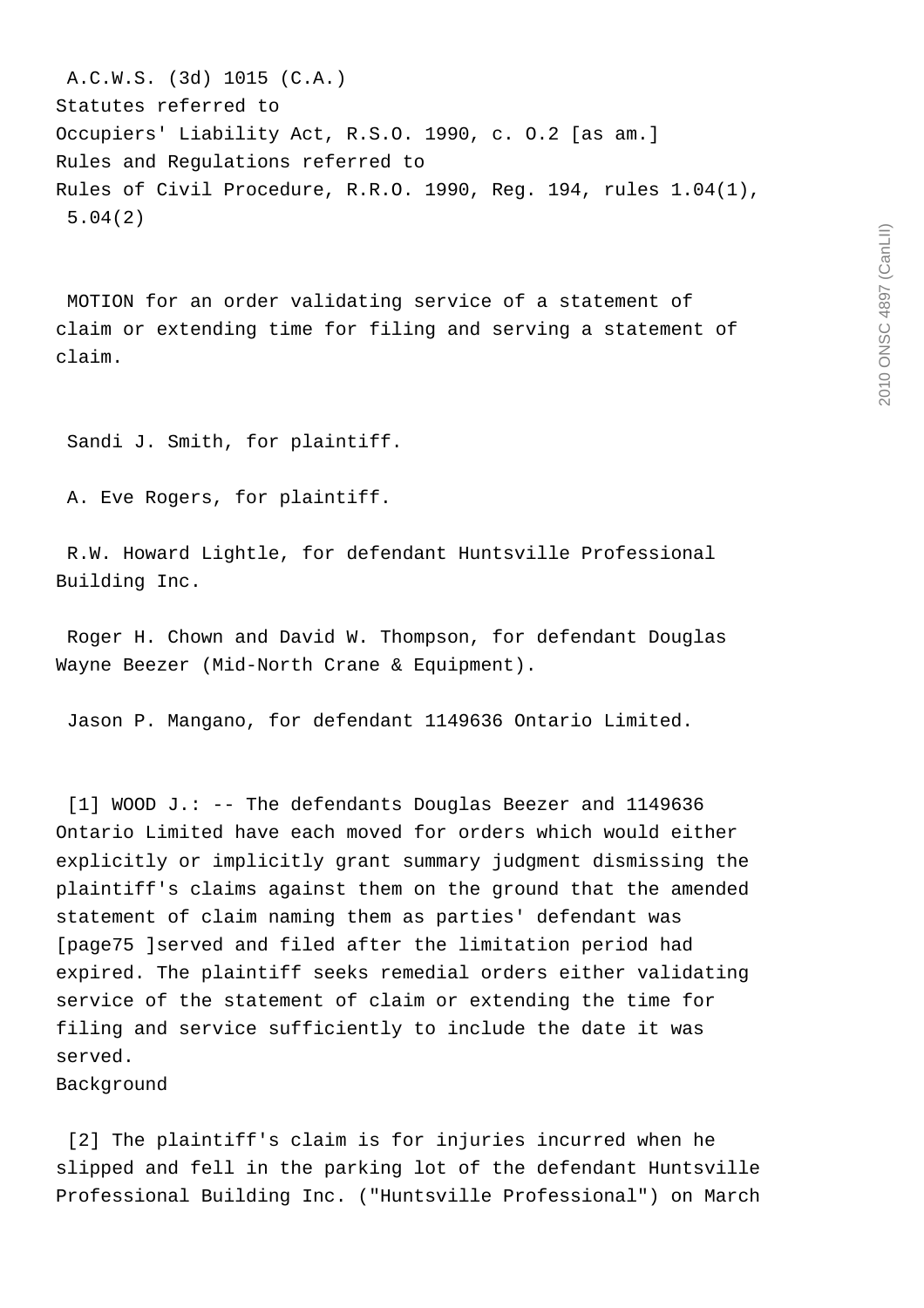1, 2001. By May 28 of that year, the plaintiff had given notice of his intention to sue and had in turn been advised that responsibility for clearing of the parking lot had been delegated to 1149636 Ontario Limited (the "number company"), who had in turn hired Douglas Wayne Beezer, who carried on business as Mid-North Crane & Equipment ("Mid-North"), to do the snow plowing.

 [3] The statement of claim was issued December 16, 2002 naming only Huntsville Professional as a defendant. On January 22, 2003, counsel for Huntsville Professional requested that the plaintiff add the number company and Mid-North as defendants and on February 3, 2003 signed a consent to this being done. On April 28, 2003, the plaintiff brought a motion seeking leave to join the two parties and on July 17, 2003 an order was granted giving leave to add them as defendants.

[4] The order was issued and an amended statement of claim was drafted but never stamped or served. The file languished until October 28, 2004, when Huntsville Professional added the number company as a third party. Counsel for the number company twice wrote to counsel for the plaintiff advising of Mid-North's involvement and asking that it be added as a defendant. When nothing happened, the number company added Mid-North as a fourth party on December 2, 2005.

 [5] Again, the file languished until June 12 and 13, 2007, when discoveries of all parties were conducted. Counsel for the third and fourth parties participated fully in the discoveries although they maintain that their approach would have been different had they been named as defendants in the main action. Counsel for the plaintiff maintains that both the number company and Mid-North canvassed all issues and conducted themselves as full defendants for all intents and purposes.

 [6] Again, the file languished until July 8, 2008, when the plaintiff retained his present counsel. That counsel has deposed that on reviewing the file, he saw the June 17, 2003 order and the draft revised statement of claim on the pleadings board and assumed that the latter had been stamped and served. He further deposes that it was not until February 2010, when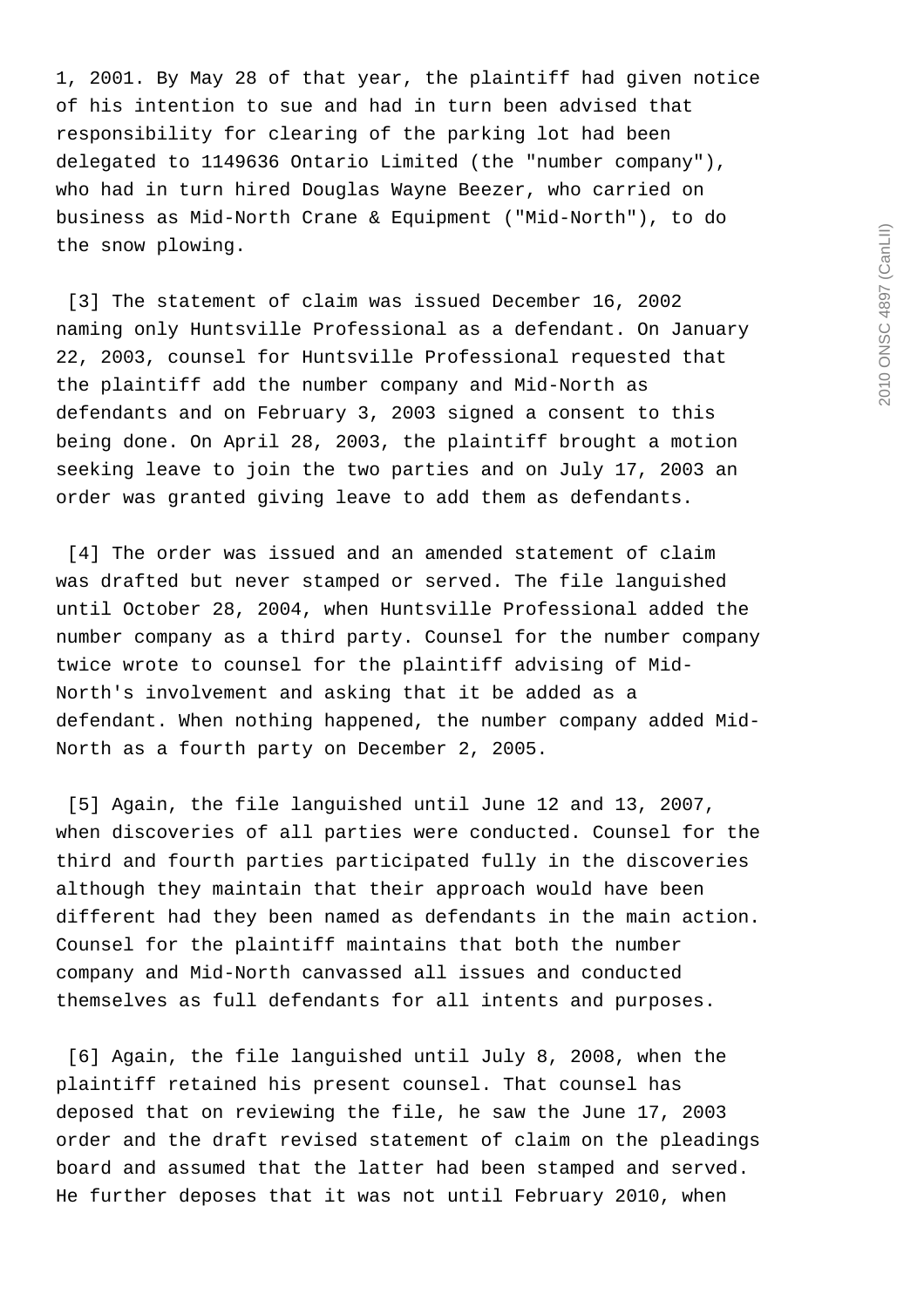the [page76 ]matter was being set down for trial, that the omission came to his attention.

 [7] Immediately upon realizing that the third and fourth parties had not been joined as defendants, the plaintiff's new counsel had the revised statement of claim stamped by the registrar and served. These motions are the result. Discussion

 [8] It is clear from the wording of the July 17, 2003 order that it merely granted leave to add the number company and Mid-North as defendants. It did not add them. It is also clear that the actions required to add them as defendants -- filing, stamping and service of an amended statement of claim did not occur until more than six years after the plaintiff knew of their involvement. This scenario places the issue squarely within the line of cases decided under rule 5.04(2) [of the Rules of Civil Procedure, R.R.O. 1990, Reg. 194], where the issue of joining parties after limitation periods have expired has been considered.

 [9] The test to be applied in such circumstances is a twopart one. The first part is set out in the rule itself. The moving party must satisfy the court that "no prejudice would result that cannot be compensated for by costs or an adjournment". The second part of the test has developed through the case law. Simply stated, it requires that where a limitation period has expired, the moving party must demonstrate "special circumstances" which would justify extending the limitation period. The development and application of both parts of this test have been thoroughly and very usefully reviewed by Cronk J.A. in Mazzuca v. Silvercreek Pharmacy Ltd. (2001), 56 O.R. (3d) 768, [2001] O.J. No. 4567  $(C.A.)$ .

 [10] While the test is easily stated, the diverging results in the many cases to which I have been referred make it clear that its application is more difficult. Cronk J.A.'s observations, at para. 23 of her reasons in Mazzuca, supra, are in my view the correct starting place.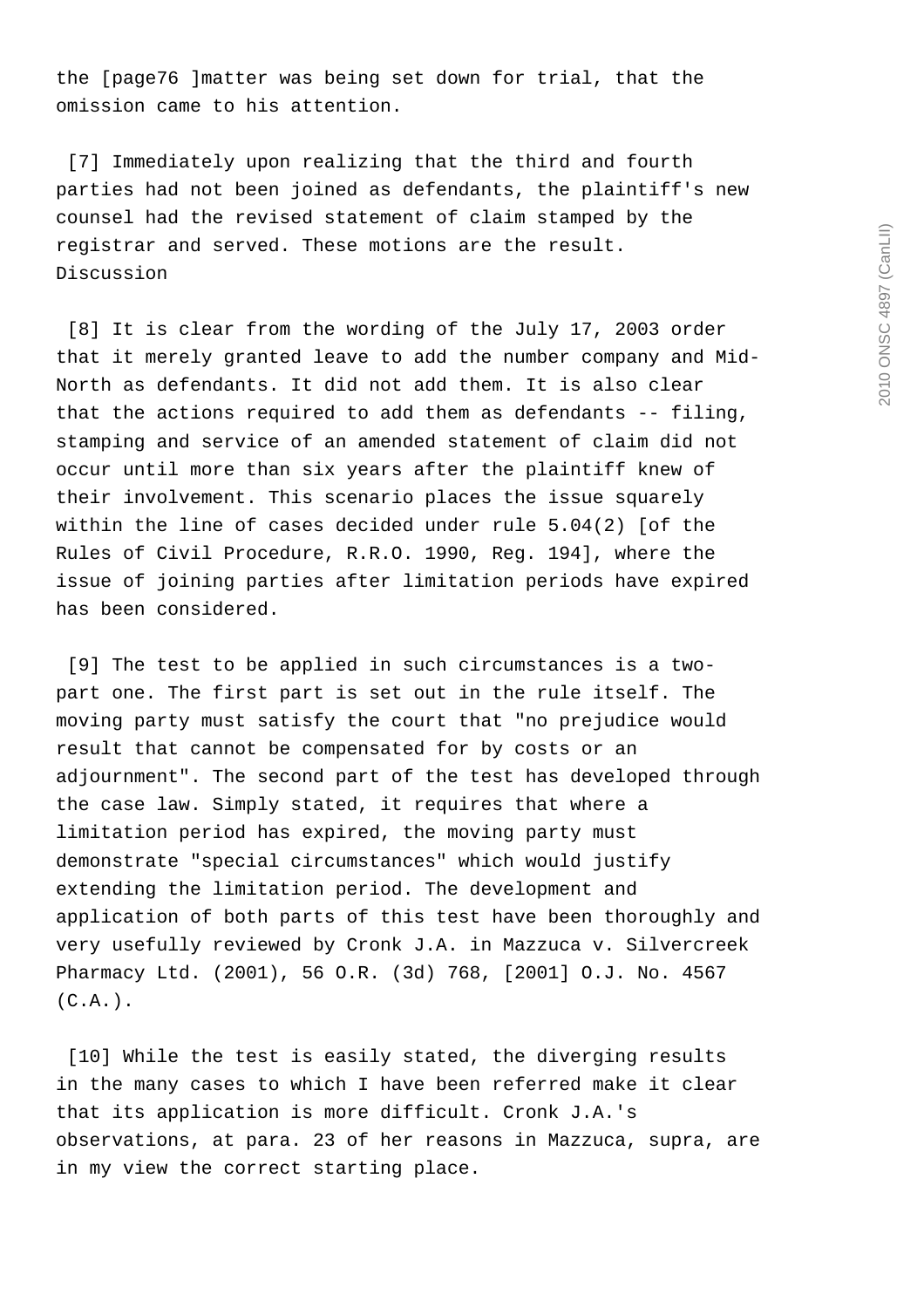[11] Having set out rules 5.04(2) and 1.04(1) which provides that:

 1.04(1) These Rules shall be liberally construed to secure the just, most expeditious and least expensive determination of every civil proceeding on its merits.

[12] The learned justice opined as follows [at para. 23]:

 The rule of interpretation established by subrule 1.04(1) provides the basis for a proper construction of all the other rules. In my view, the combined effect of Rules 26.01, [the general pleadings amendment Rule] 5.04(2) and 1.04(1) generally, is to focus the analysis on the issue of non compensable [page77 ]prejudice, in the wider context of the requirement that a liberal construction be placed on the rules to advance the interests of timely and cost effective justice in civil disputes.

 [13] I take this to mean that in considering the addition of a party after a limitation period has expired, the court should not slavishly apply the limitations prohibition nor allow the relief as a matter of course. Rather, the court should approach the facts in a holistic fashion, taking into account not only prejudice if the parties are added but also the circumstances surrounding the missed deadline, the reason therefore, the prejudice to the moving party if the relief is not granted and whether justice is best served by allowing or rejecting the request for an extension. I am encouraged in this belief by Cronk J.A.'s quotation with approval of the words of Bayda C.J.S. in G. & R. Trucking Ltd. v. Walbaum, [1983] S.J. No. 1126, [1983] 2 W.W.R. 622 (C.A.) [at para. 28]:

 The purpose behind the power of the amendment is to correct an injustice that would otherwise ensue as a result of a mistake, often of an informational or procedural nature, and usually made unwittingly and not by the person most likely to suffer, that is, the litigant. The English courts have adopted a conservative, strict constructionist approach, placing emphasis on the limitation periods. The Canadian courts on the other hand -- particularly as demonstrated in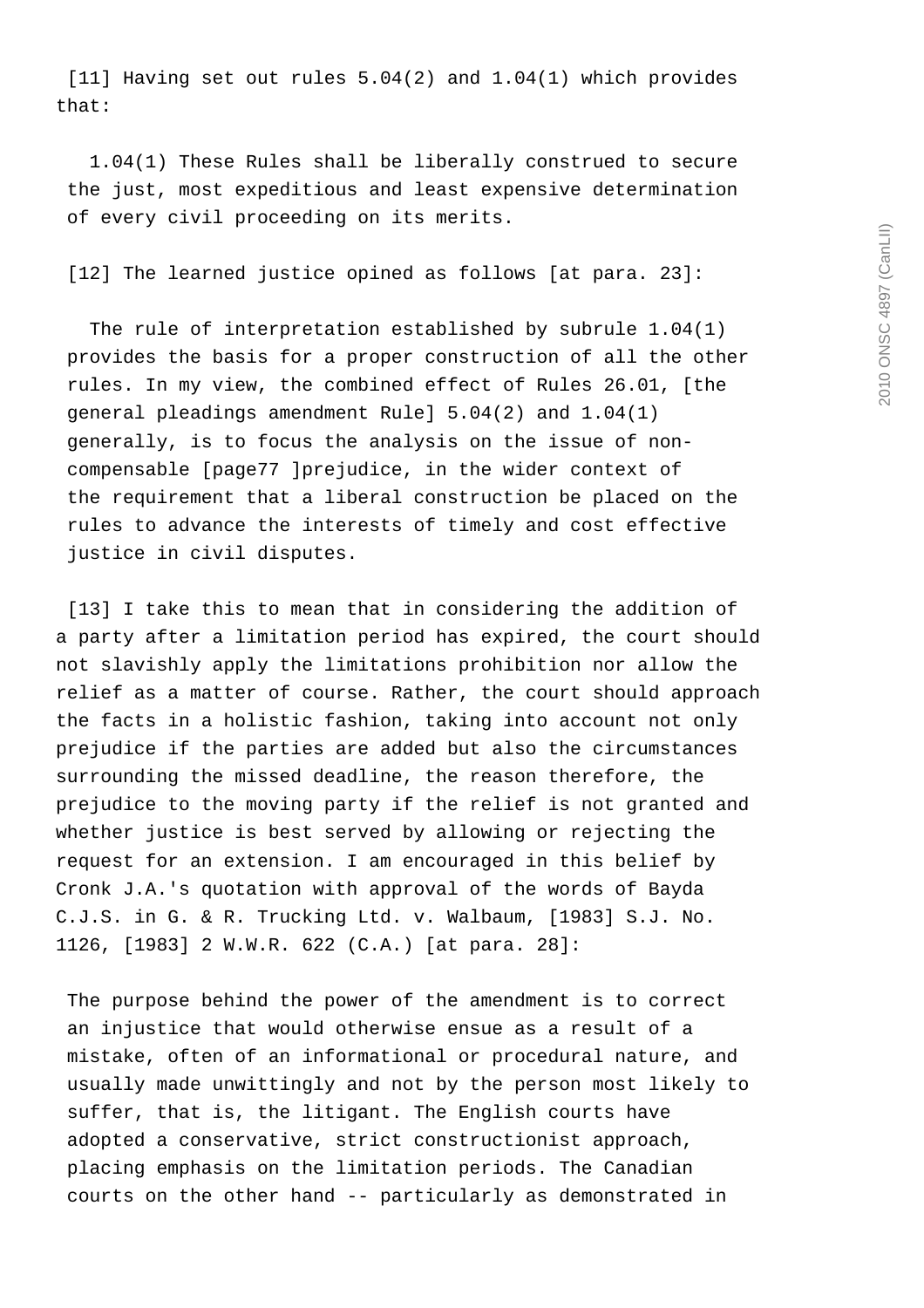the more recent cases -- have sought to balance the two principles of law involved here and have perhaps adopted a more even-handed approach. In so doing, they have been more lenient in allowing amendments where no real prejudice resulted to the opposite party (apart from the right to rely on the statute of limitations), but at the same time, have been careful not to unfairly attenuate the exacting force of the limitations periods. That approach, in my respectful view, is the right one.

 [14] Bearing these comments in mind, I turn to the first part of the test.

 Will allowing the defendants to be joined result in noncompensable loss to them?

 [15] It is settled law that loss of the limitations defence is not to be taken as non-compensable loss (see G. & R. Trucking, supra). What other loss will the defendants suffer?

 [16] The defendant Mid-North's factum lists the following factors which it says prejudice the defendants:

- (1) First and most importantly, it has lost the ability to shelter behind the likelihood that the defendant Huntsville Professional would be successful in denying liability by operation of the Occupier's Liability Act, R.S.O. 1990, c. O.2. Under the provisions of that statute, if it can demonstrate that it was reasonable for it to have delegated responsibility for clearing the parking lot, it will not be held liable. In this scenario, a [page78 ]finding that liability rested with either the number company or Mid- North would have no practical effect on them as the principal defendant having been found not liable would have no reason to proceed with its third party action.
- (2) Secondly, the defendants maintain that had they been joined in the main action their approach at discoveries, to seeking undertakings, to defence medicals and to surveillance might have been different.

 [17] Dealing first with the second head of prejudice, it must be remembered that both defendants have been aware of their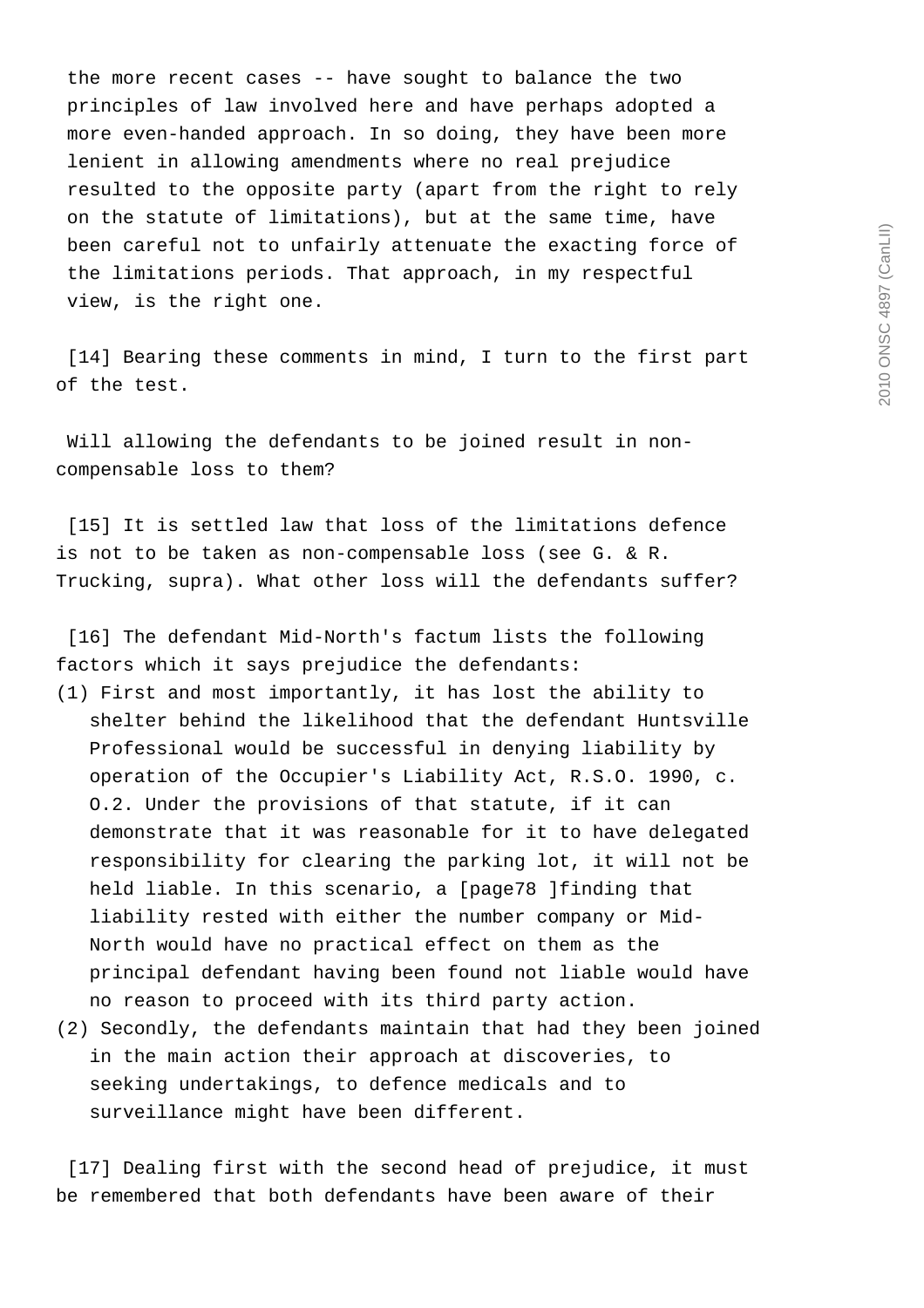exposure since the day after the incident. Both were aware of the order allowing them to be joined as defendants in the main action, and both participated fully in discoveries as third and fourth parties. In addition, the defendant Mid-North undertook surveillance of the plaintiff, albeit somewhat half-heartedly (only one attempt was made). I am not persuaded that their approach to the defence of this relatively minor slip-and-fall case would have been radically different had they been defendants in the main action. Any further discovery or medical examination required can be accommodated as the matter has not yet been set down for trial. In short, I do not find that the possibility that the defendants might have done things differently constitutes non-compensable damage.

[18] With respect to the loss of any immunity afforded to them by the defendant Huntsville Professional's Occupier's Liability Act defence, I consider this analogous to the loss of the limitations defence which is not to be taken into consideration. The loss of immunity conferred by this method has nothing to do with the merits of the case. In fact, were they not joined, a successful defence based on the Act, would ensure the anomalous result that a finding of fault against them would confer immunity on them from that finding's consequences.

 [19] In my view, to consider this a bar to adding the defendants to the main action would fly in the face of the approach mandated by rule 1.04(1), which requires a just, expeditious and cost effective determination of each case on its merits (my emphasis).

 [20] I am encouraged in these findings by the decision of the Ontario Court of Appeal in Swain Estate v. Lake of the Woods District Hospital (1992), 9 O.R. (3d) 74, [1992] O.J. No. 1358 (C.A.). In that case, two doctors who had participated fully in the action as third parties opposed their joinder as defendants in the main action after expiry of the limitation period. In finding that the doctors' joinder was appropriate, Arbour J.A., for the court, held [at para. 28]: [page79 ]

In the present case, the existence of the third party claim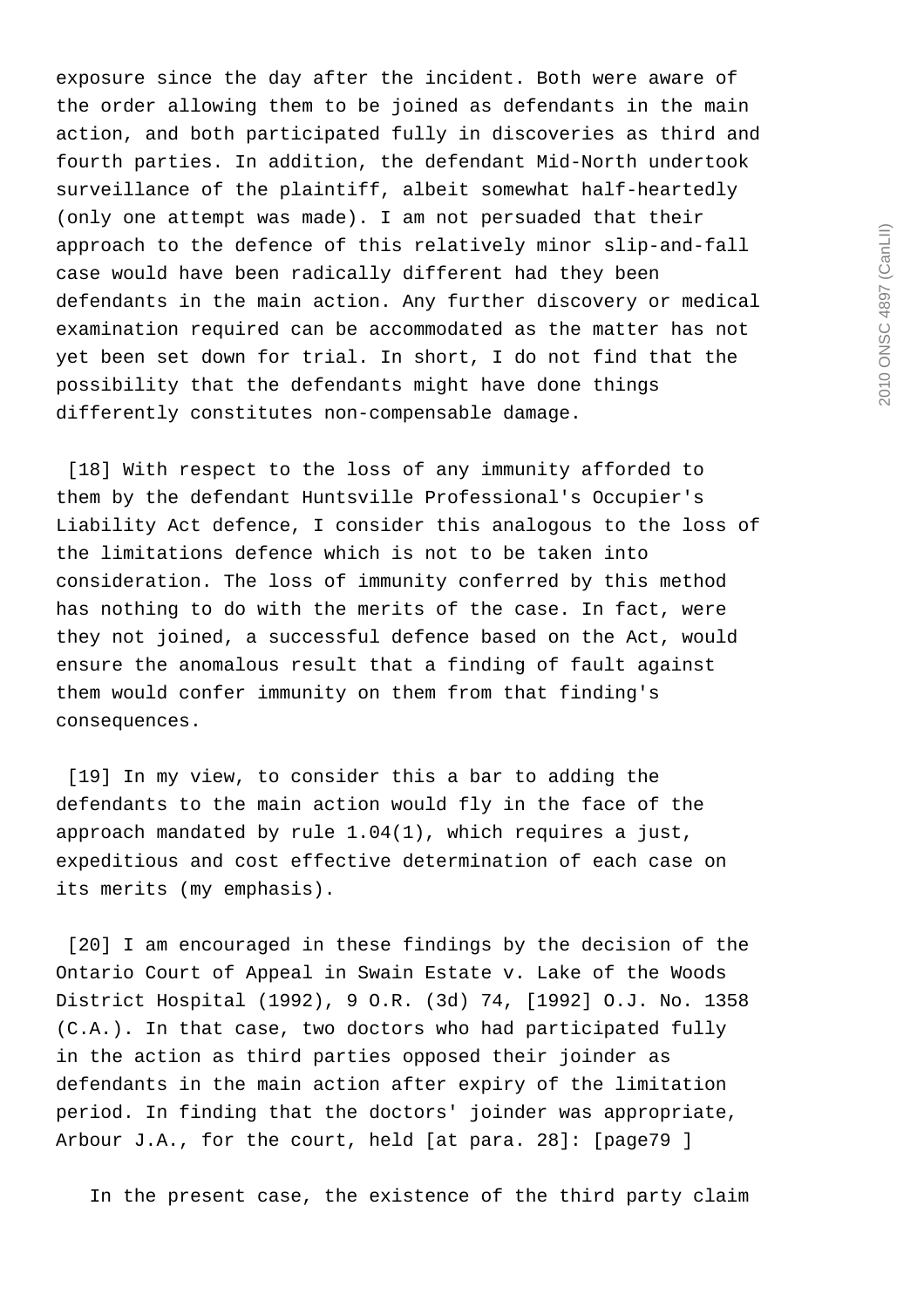against the doctors has provided them with enough notice and exposure to remove any significant prejudice. The doctors have filed a statement of defence to the third party claim, as well as a statement of defence to the statement of claim of the plaintiffs. In the special circumstances of this case, it would be a vindication of form over substance to allow the doctors to defend without being defendants. I wish to stress that no single factor, neither the lack of real prejudice nor any one of the special circumstances of this case, would have in itself sufficed to displace the defendants' entitlement to rely on the limitation period. However, considering all the circumstances, I think that this is a case where the interests of justice are better served by allowing the amendment.

 Are there special circumstances which justify allowing the defendants to be joined after the expiry of the limitation period?

[21] The decisions in this area have made it clear that there is no definitive list of special circumstances although some attempts have been made to catalogue them. See, for instance, the decision of Epstein J. in Knudsen v. Holmes (1995), 22 O.R. (3d) 160, [1995] O.J. No. 26 (Gen. Div.), at para. 24. In a frequently quoted passage from Deaville v. Boegeman (1984), 48 O.R. (2d) 725, [1984] O.J. No. 3403 (C.A.), MacKinnon A.C.J.O. of the Ontario Court of Appeal set out the approach to be taken as follows [at para. 18]:

 A number of courts have made rather heavy weather out of the meaning of "special circumstances" and have sought to establish conditions or detailed guidelines for the granting of relief after the expiry of the limitation period. This is a discretionary matter where the facts of the individual case are the most important consideration in the exercise of that discretion. While it is true that the discretion is not one that is to be exercised at the will or caprice of the court, it is possible to outline only general guidelines to cover the myriad of factual situations that may arise.

[22] It is clear from the case law that special circumstances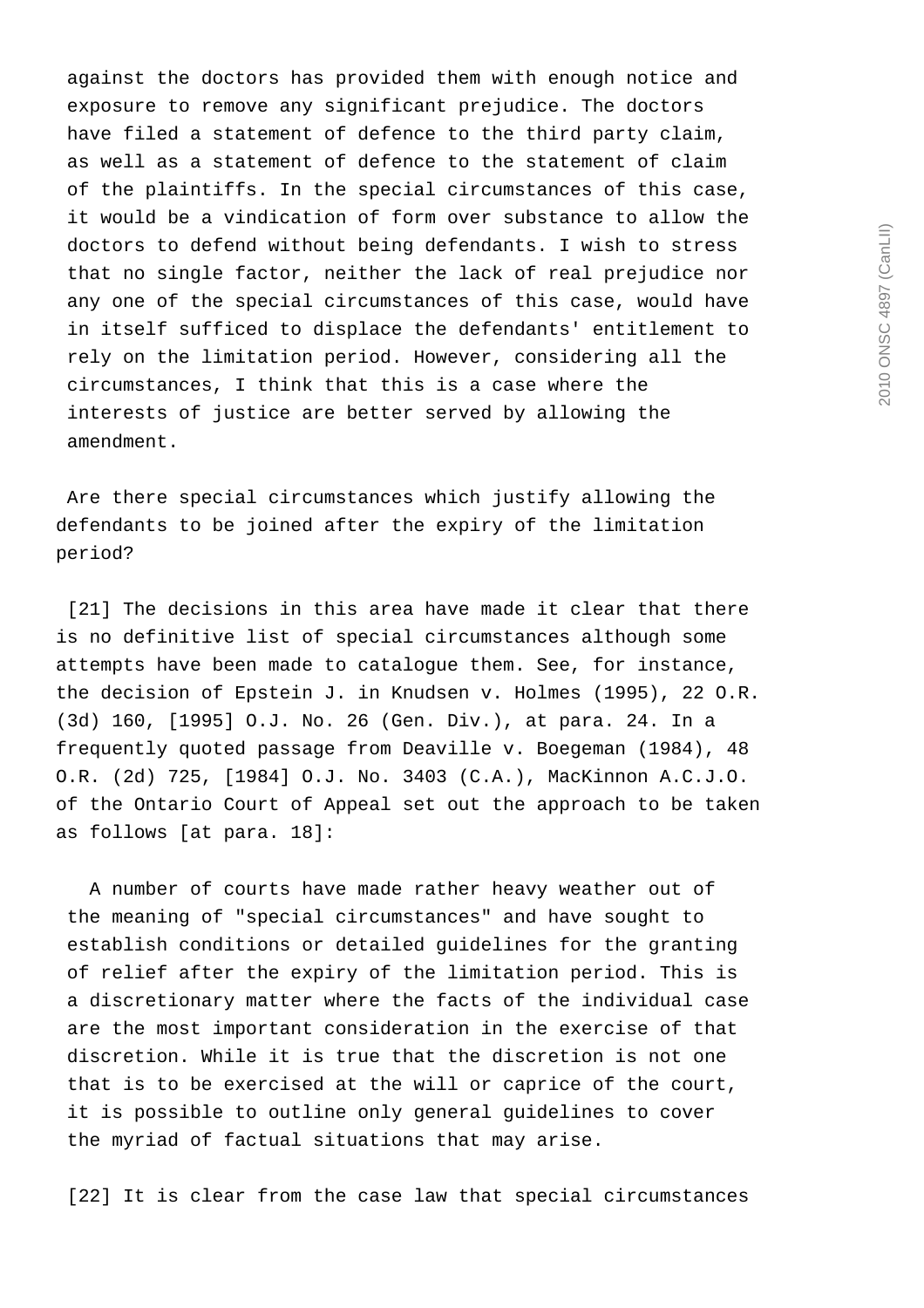do not include a previous deliberate decision by counsel not to add a party. Nor do they include an unexplained failure to meet a limitation period or simple forgetfulness. However, where the circumstances of the case fully explain the failure to meet the limitation deadline allowing the relief sought is appropriate (see Mazzuca v. Silvercreek, supra, at para. 36).

[23] In the present case, the plaintiff's original counsel moved in a timely fashion for leave to join the number company and Mid-North. Having obtained an endorsement, he prepared the formal order and the amended statement of claim. However, when he or an agent attended to take out the order, the amended statement of claim was not stamped. This error was compounded by no action being taken to serve the amended statement of claim. [page80 ]

 [24] Subsequent to these events, plaintiff's counsel was twice given notice of the fact that the two defendants had not been properly joined but nothing was done about it. Some explanation for this failure is provided in the affidavit of the plaintiff's new counsel who explains his failure to act sooner by the presence of the amended statement of claim on the pleadings [board] leading him to conclude that the new claim was in force.

[25] Counsel for the defendants have argued that only a deliberate decision by plaintiff's counsel could have led to failure to join their clients. I do not agree. The history of this file indicates that at some point it fell off the plaintiff's counsel's radar screen. His relatively prompt move for leave to amend clearly demonstrates that he intended to add the parties. His failure to act when reminded, while not excused, may be explained by the fact that his file looked as if he had done so. It is all too easy, particularly from the bench, to forget the pressures and distractions of practice. I note that plaintiff's first counsel was a generalist whose practice was not attuned to the requirements of tort litigation. While this is no excuse, in my view it lends credibility to the argument that this was a sin of omission rather than commission. The full participation of counsel for the number company and Mid-North in the discovery process may